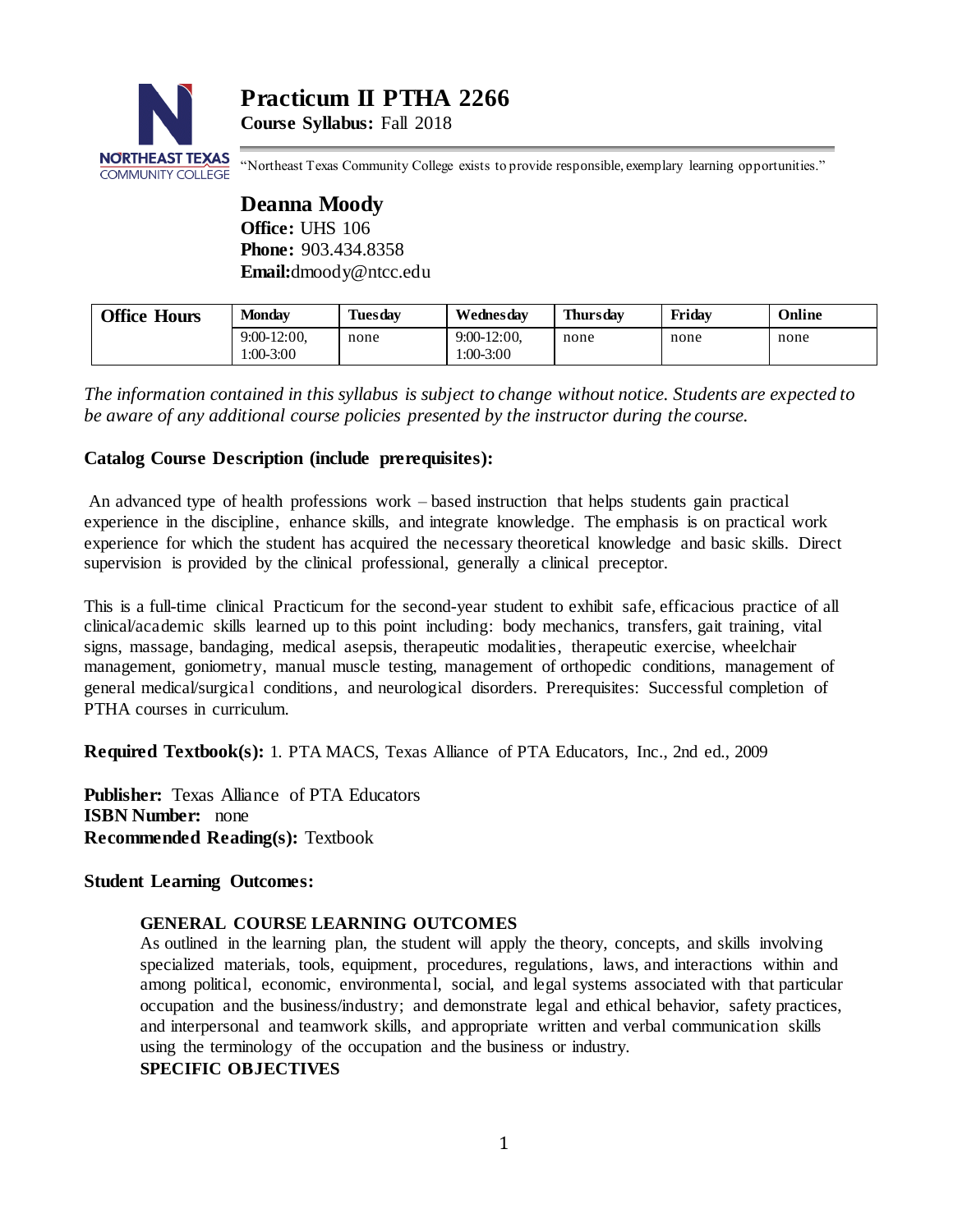In either an acute, rehab, or outpatient clinical situation after relevant didactic instruction, the student will show mastery in the PTA MACS evaluation tool of 35 points on the following skills:

## **Section I: Professional Behaviors**

- 1. Commitment to Learning
- 2. Interpersonal Skills
- 3. Communication Skills: Oral and Written
- 4. Effective Use of Time and Resources
- 5. Use of Constructive Feedback
- 6. Problem Solving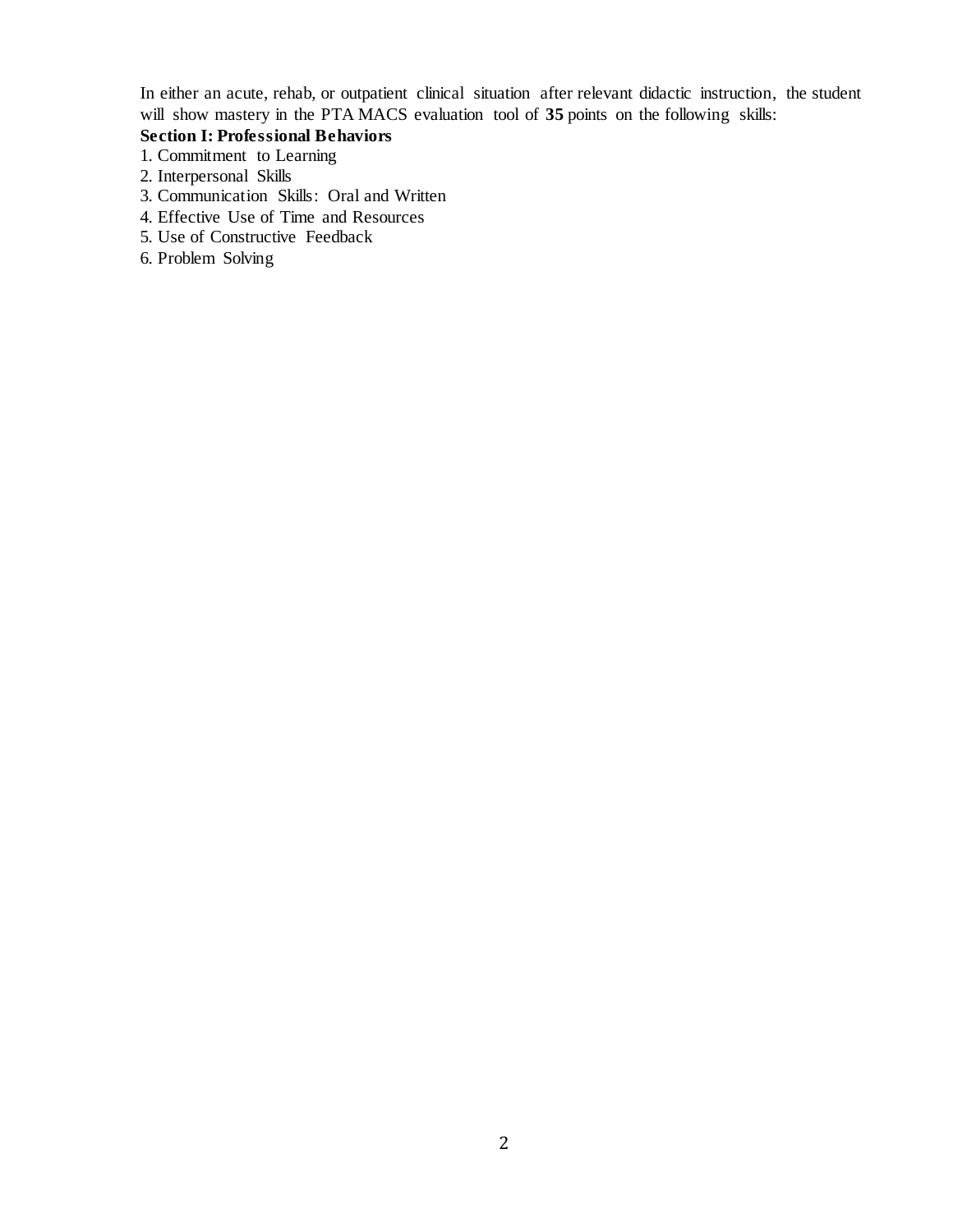7. Professonalism

8. Responsibility

9. Critical Thinking

10. Stress Management

11. Safety

12. Healthcare Provider Education

### **Section II: Data Collection**

13. Patient History and Chart Review

14. Tests and Measures

- 14.2 Other Anthropometric Measures
- 14.3 Arousal/Mentation/Cognition
- 14.4 Assistive/Adaptive Devices
- 14.5 Gait, Locomotion, and Balance

14.6 Integumentary Integrity –completion of objectives a and b only required to check off skill

14.7 Joint Integrity and Mobility

14.8 Muscle Performance - must complete 4 areas of the body to check off skill

14.9 Neuromotor Function

14.10 Range of Motion- must complete 4 areas of the body to check off skill

14.12 Sensation/Pain Response

14.13 Ventilation, Respiration, and Circulation

### **Section III: Intervention**

15. Plan of Care

- 15.1 Implementation of POC
- 15.2 Modification within POC
- 15.3 Patient Related Instruction

15.4 Discharge Planning

16. Therapeutic Exercise

16.1 Aerobic Conditioning – must complete 2 to check off skill

16.2 Balance Activities – must complete 2 to check off skill

16.3 Coordination Activities – must complete 1 to check off skill

16.4 Breathing Exercises – must complete 1 to check off skill

16.5 Inhibition/Facilitation – must complete 1 to check off skill 16.7 Manual Strengthening – must complete 1 to check off skill

16.8 Mechanical Strengthening – must complete 4 to check off skill

16.9 Motor Development Training – must complete 1 to check off skill

16.10 Posture Awareness – must complete 1 to check off skill

16.11 Range of Motion – must complete 2 to check of skill

16.12 Stretching – must complete 2 to check off skill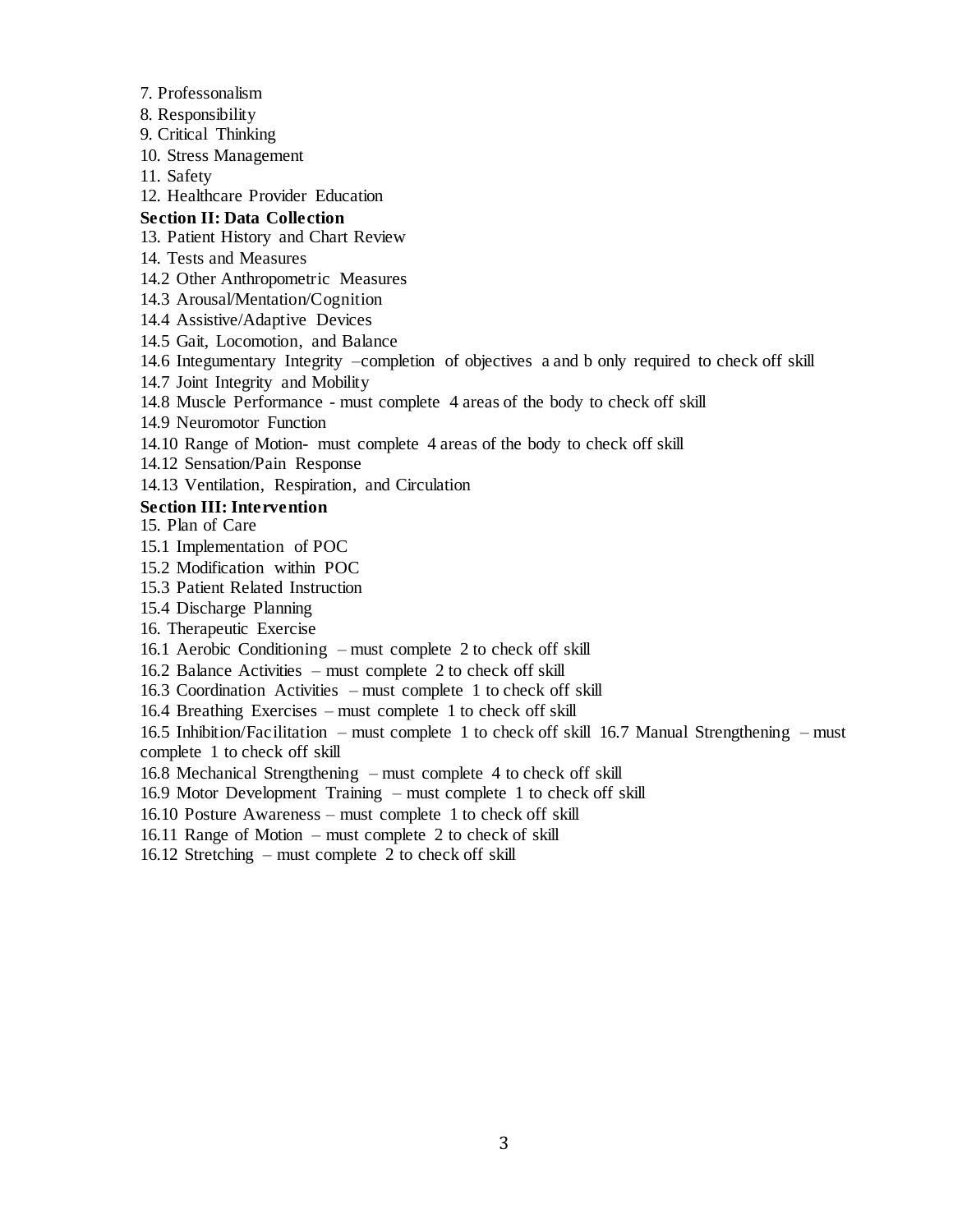- 17. Functional Training
- 17.2 Bed Mobility must complete minimum, moderate, and maximum assistance to check off skill
- 17.3 Body Mechanics Training must complete 1 to check off skill
- 17.4 Gait must complete 3 to check off skill
- 17.6 Transfers must complete minimum, moderate, and maximum assistance to check off skill
- 17.7 Wheelchair Mobility- must complete 1 to check off skill
- 20. Wound Management
- 21. Physical Agents
- 21.3 Cryotherapy must complete 1 to check off skill
- 21.4 Electrotherapeutic Modalities must complete 3 to check off skill
- 21.7 Superficial Thermal must complete 1 to check off skill
- 21.8 Deep Thermal must complete US to check off skill
- 21.9 Traction must complete 1 to check off skill
- **Section IV: Site Specific Skills**  any1 site specific skill

The student will also show mastery of any 2 PTA MACS skills that are not on the Minimum Requirements List for graduation.

### **SCANS Skills:**

Scans addressed as follows: Resources (allocates time, allocates materials and facility resources); Information (acquires and evaluates information, organizes and maintains information, interprets and communicates information, uses computers to process information); Interpersonal (participates as a member of a team, teaches others, serves clients/customers, exercises leadership); Systems (understands systems), Technology (applies technology); Basic Skills (reading, writing, arithmetic, listening, speaking); Thinking Skills (creative thinking, problem solving, seeing things in the mind's eye, knowing how to learn, reasoning); Personal Qualities (responsibility, self-esteem, sociability, self-management, integrity/honesty). **Lectures & Discussions:**

## **METHODS OF PRESENTATION**

- 1. Demonstration
- 2. Clinical Experience
- 3. Online Instruction

### **OUTLINE OF CONTENT**

- 1. Administrating physical therapy treatments for patients with various disorders.
- 2. Instruction on different treatment regimens and procedures as needed by the clinical instructors.

## **Evaluation/Grading Policy:**

### GRADING

A - 92-100 B - 83-91 C - 75-82  $D - 66 - 74$ F – 65 and below

A grade below 75 constitutes unsatisfactory understanding of the course content and/pr unsatisfactory performance of skills.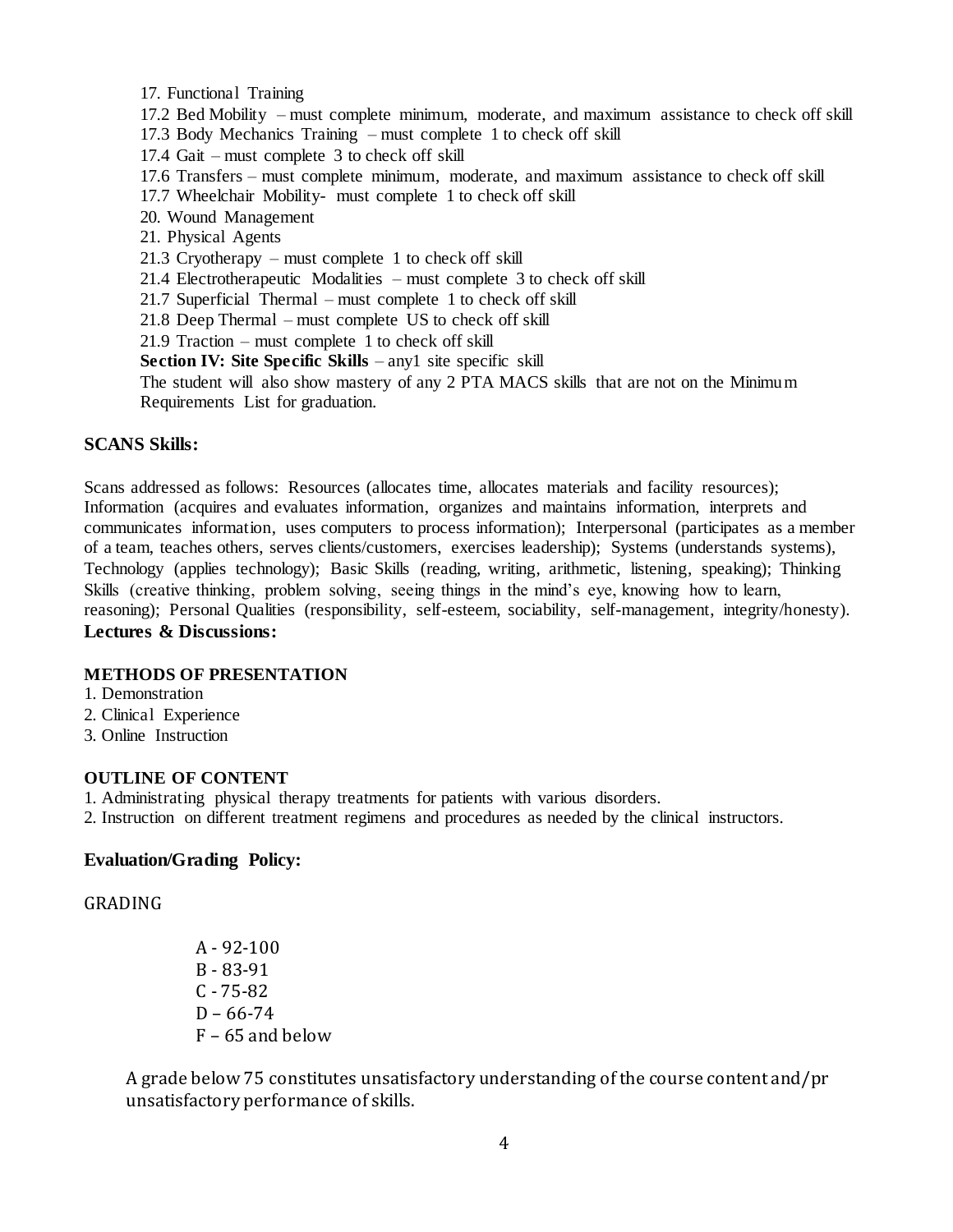# **Tests/Exams:**

No exams

# **Assignments:**

1. Submit a Weekly Student Meeting form on EXXAT and attendance record entry on EXXAT weekly throughout the rotation.

2. Complete and submit all required paperwork when due including orientation form, clinical site ogress reports, and completed PTA MACS.

3. Prepare and present an in-service on a mutually agreed upon topic, and submit an outline and hand out in computer generated form to the DCE via blackboard by due dates.

4. Submit a computer generated weekly journal of experiences including diagnoses, procedures, and treatment interventions weekly by entry in EXXAT throughout the rotation.

5. Submit Blackboard and current electronic clinical system assignments by posted due dates throughout the rotation.

# **Other Course Requirements:**

# **C** CLASS PREPAREDNESS

Students are expected to complete all reading assignments, as outlined in the course schedule or assigned by the instructor, prior to class time. It is the responsibility of the student to turn in assignments on time. Assignments are due at the beginning of the class period. Late assignments received by the next class period will result in a maximum grade of 75. If assignment is not turned in by the next class period the student will receive a grade of "0" for that assignment. Students are expected to participate in and perform a variety of physical therapy procedures on each other in lab and the classroom for educational purposes; after practicing each laboratory skill, the student will be asked to present a return demonstration to the instructor at some point prior to the conclusion of the lab. This participation is vital to the learning process. The student's consent is needed to participate in these procedures.

# POLICY ON CIVILITY AND CELL PHONE USE IN THE CLASSROOM

Students are expected to assist in maintaining a classroom environment that is conducive to learning. Inappropriate or distractive classroom behavior is prohibited in order to assure that everyone has opportunity to gain from time spent in class. Inappropriate or distra ctive language is also prohibited. Should a disruptive classroom incident occur, the faculty member in charge may remove a student. The student has the right to appeal through appropriate channels.

If you bring your cell phone to class or lab, it must be turned off or silent. Do not answer your phone in the classroom or lab room. If you are expecting a very important call, please notify the instructor before class regarding the nature of the emergency situation. Keep the phone on silent, and if you receive the call, please step out of the room quietly.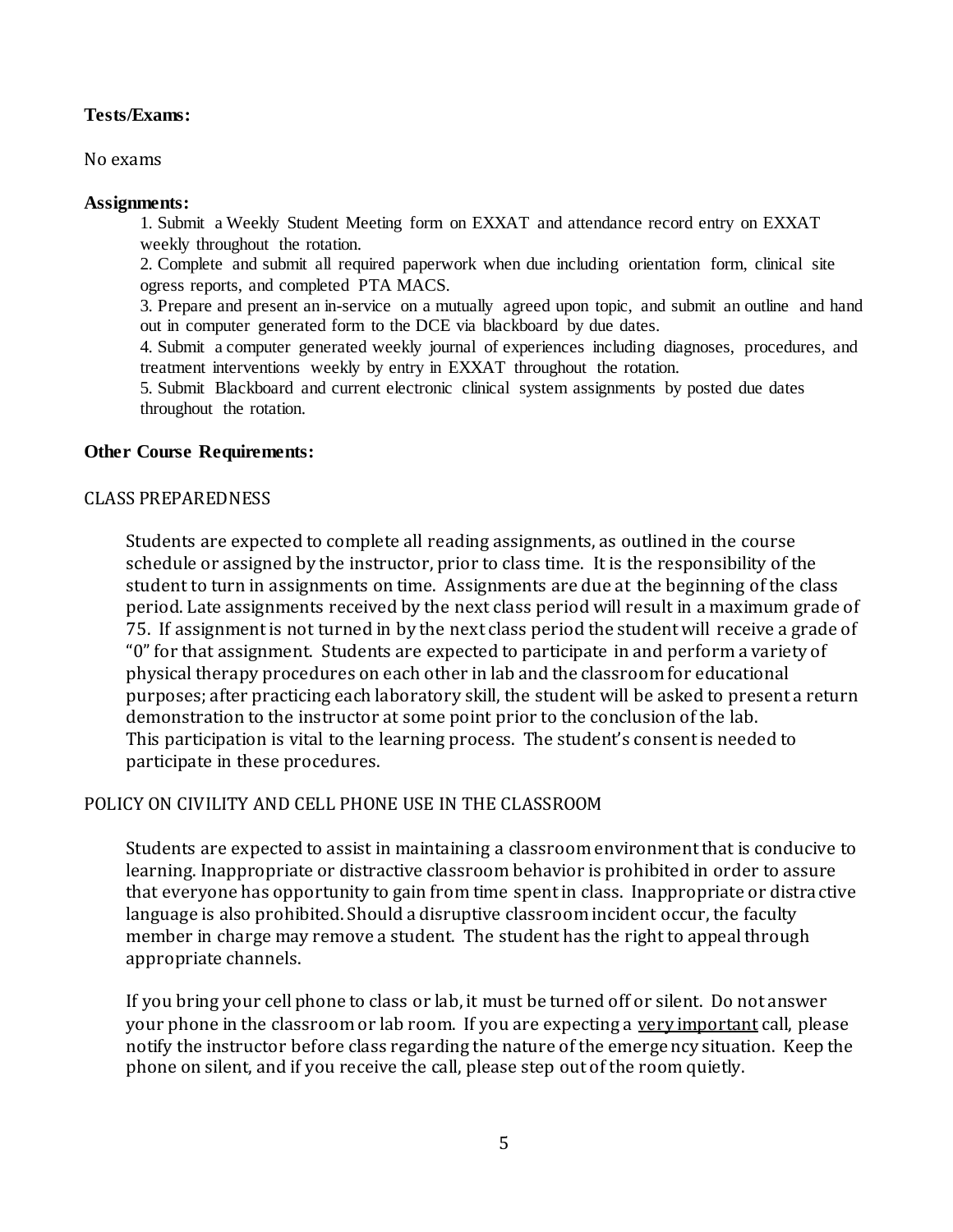## **NTCC Academic Honesty Statement:**

"Students are expected to complete course work in an honest manner, using their intellects and resources designated as allowable by the course instructor. Students are responsible for addressing questions about allowable resources with the course instructor. NTCC upholds the highest standards of academic integrity. This course will follow the NTCC Academic Honesty policy stated in the Student Handbook."

### **Academic Ethics**

The college expects all students to engage in academic pursuits in a manner that is beyond reproach. Students are expected to maintain complete honesty and integrity in their academic pursuit. Academic dishonesty such as cheating, plagiarism, and collusion is unacceptable and may result in disciplinary action. Refer to the student handbook for more information on this subject.

### **ADA Statement:**

It is the policy of NTCC to provide reasonable accommodations for qualified individuals who are students with disabilities. This College will adhere to all applicable federal, state, and local laws, regulations, and guidelines with respect to providing reasonable accommodations as required to afford equal educational opportunity. It is the student's responsibility to request accommodations. An appointment can be made with Shannin Garrett, Academic Advisor/Coordinator of Special Populations located in the College Connection. She can be reached at 903-434-8218. For more information and to obtain a copy of the Request for Accommodations, please refer to the [NTCC website -](http://www.ntcc.edu/index.php?module=Pagesetter&func=viewpub&tid=111&pid=1) Special [Populations.](http://www.ntcc.edu/index.php?module=Pagesetter&func=viewpub&tid=111&pid=1)

## **Family Educational Rights And Privacy Act** (**Ferpa**):

The Family Educational Rights and Privacy Act (FERPA) is a federal law that protects the privacy of student education records. The law applies to all schools that receive funds under an applicable program of the U.S. Department of Education. FERPA gives parents certain rights with respect to their children's educational records. These rights transfer to the student when he or she attends a school beyond the high school level. Students to whom the rights have transferred are considered "eligible students." In essence, a parent has no legal right to obtain information concerning the child's college records without the written consent of the student. In compliance with FERPA, information classified as "directory information" may be released to the general public without the written consent of the student unless the student makes a request in writing. Directory information is defined as: the student's name, permanent address and/or local address, telephone listing, dates of attendance, most recent previous education institution attended, other information including major, field of study, degrees, awards received, and participation in officially recognized activities/sports.

#### **Other Course Policies:**

It is the responsibility of students and faculty to help maintain scholastic integrity at the College byrefusing to participate in or tolerate scholastic dishonesty. **Plagiarism** and other **forms of dishonesty** undermine the very purpose of the college and diminish the value of an education. Specific sanctions for academic dishonesty are outlined in the Northeast Texas Community College Student Handbook and in this manual. Personal and professional ethics are inherent in the field of physical therapy therefore; the highest standards of honesty and integrity must be adhered to. This Honor Code, in its simplest form means that you will neither give nor receive any unauthorized assistance from any person, paper, or object on any examination, lab practical,